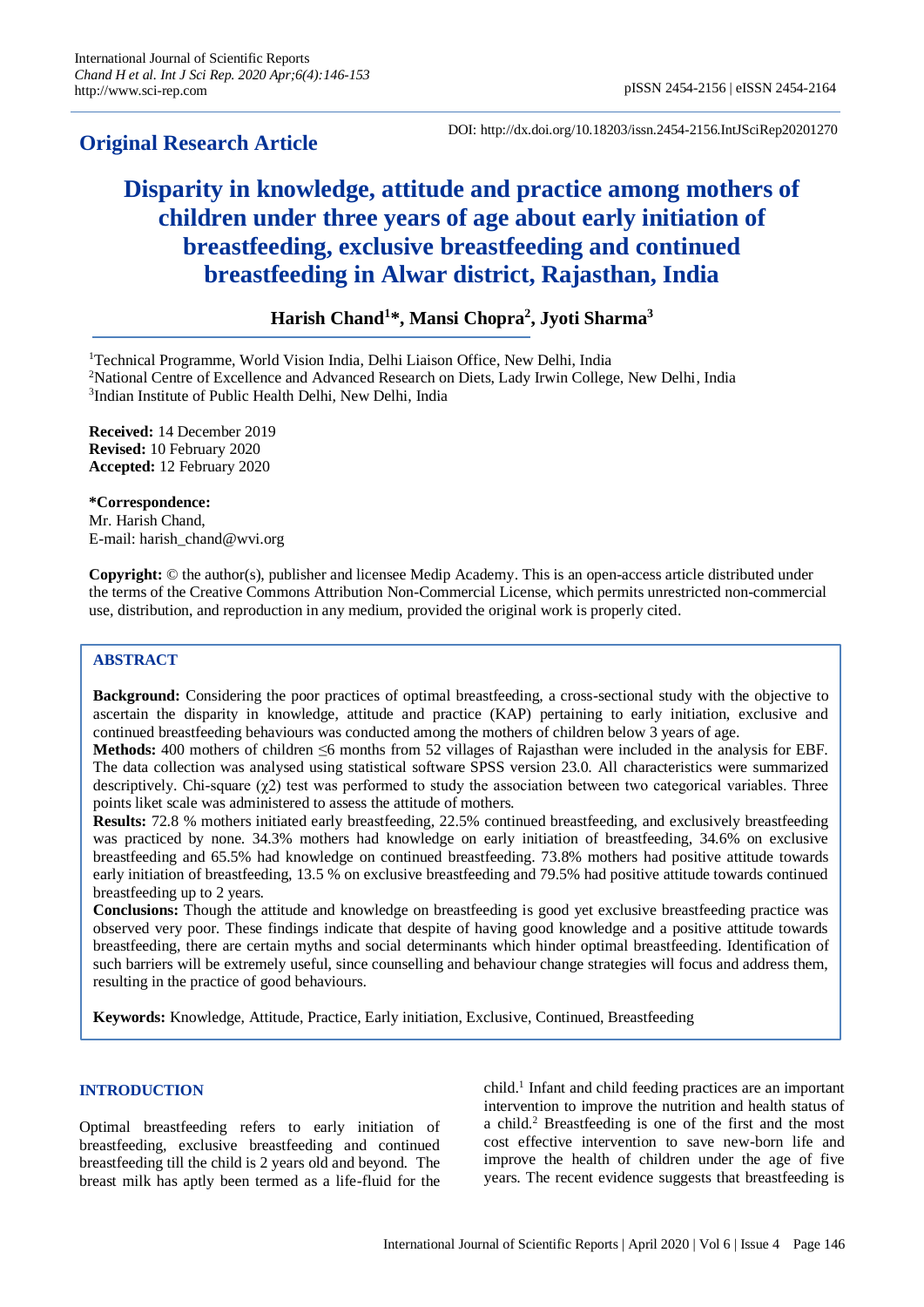associated with decreased diarrheal episodes and respiratory tract infections and hence reduce childhood mortality.<sup>3-5</sup> It also improves a child's immune system, protects it from diseases, increases intelligence, and is essential for healthy growth.<sup>5,6</sup> The poor breastfeeding practices during infancy and early childhood result in protein-energy malnutrition and micronutrient deficiencies which directly affect all dimensions of child's development. In particular, it obstructs the physical growth and cognitive development of child.<sup>7</sup> The evidences suggests that optimal breastfeeding can prevent up to 13% mortality of children under 5 year of age.<sup>8</sup> Poor breastfeeding is also associated with postpartum depression which affects about 7-15% women in an early postpartum period. Such conditions may lead to difficulty in breastfeeding and with mother-child affection.<sup>9</sup> Evidence suggest that one dollar investment for improving breastfeeding practices would result in \$35 of economic return.<sup>10</sup>

Recent reports suggests that, globally only 38% of infants aged 0-6 months were breastfed between periods of 2007- 2014.<sup>11</sup> Global breastfeeding scorecard report indicates that 45% of children are put to breast within 1 hour of birth, 43% children are exclusively breastfed at 0-5 months and 46% children are continued to be breastfed till 2 years of age.<sup>10</sup> Recent National Family health Survey-4 of India reported the prevalence of early initiation of breastfeeding within 1 hour as 41.6% and exclusive breastfeeding up to 6 months as  $54.9\%$ .<sup>12</sup> The prevalence of continued breastfeeding till 2 years was 72%. Some of the determinants for poor exclusive breastfeeding practices suggested by the studies are cultural beliefs, a myth that water enables digestion of breastmilk and insufficient milk in breasts.<sup>13</sup>

Rajasthan is one of the poor performing states of India. The progress in maternal and child health indicator remain dismal in the state with 41.8% children are stunted and 18.5% are wasted. The initiation of breastfeeding in the state was only 29.7% despite 81.9% children born in institutions.<sup>12</sup> Many districts of state have staggering levels of malnutrition. Alwar is one of least developed districts in north Rajasthan has population of approx. 3.6 lakh. The district is predominantly comprised of rural population (82.2 %) with a sex ratio of 894 females for every 1000 males and a literacy rate of 71.68%. As per NFHS-4, 41.8 % children are stunted and 18.5% children are wasted in Alwar district. Only 29.7% children in district received breastmilk within one hour after birth and a little more than half (55%) of them were exclusively breastfed. Considering the poor prevalence of optimal breastfeeding practices and its impact on nutrition outcomes<sup>14</sup>, a study was conducted with an objective to determine the prevalence and gap in knowledge, attitude and practices pertaining to optimal breastfeeding practices among the mothers of children under 3 years in Alwar district.

# **METHODS**

#### *Study design and period*

This was a cross sectional community-based study conducted in Alwar district of Rajasthan. The study period was from July-September 2018. The study was conducted in 52 villages from Rajgarh block (Alwar district), of Rajasthan. Mother of children less than three years of age residing in the selected villages included in the study.

# *Inclusion and exclusion criteria*

The study included mothers of children under 3 years of age. Mothers of children less than 6 months were included only for analysis of knowledge, attitude and practice exclusive breastfeeding.

# *Sample size calculation*

The census survey was conducted beforehand to determine the sampling frame (list of mothers of children  $\leq$  vears of age) in the estimated 40,000 population from Rajgarh block of Alwar district, Rajasthan. Sample size (n=380) was calculated based on prevalence of women who practiced breastfeeding (45%) taking into consideration ±5% precision and 5% non-response rate the final sample size was 400 samples. 15

# *Sampling technique*

Samples were drawn from 52 villages of world vision, India's operational block. All mothers of children less than three years old children from each village were included to attain the required sample size.

# *Questionnaire and data collection*

A structured questionnaire had been used to assess knowledge and attitudes and practices towards breastfeeding. Questions pertaining to attitude were adapted from food and agriculture organization's manual, guidelines for assessing nutrition-related knowledge, attitude and practices. <sup>16</sup> The questionnaire comprised of two sections: section A included socio-demographic characteristics such as the age of mother, birth order, type of family, educational qualification, monthly household income, and obstetric history i.e. age of child, last delivery conducted, number of antenatal care visits in the last pregnancy. Section B comprised of questions pertaining to knowledge, attitude and practices pertaining to early initiation of breastfeeding, exclusive breastfeeding and continued breastfeeding up to 3 years of age. There were 5 items to measure knowledge of the participants towards breastfeeding. Each item in questionnaire had possible responses either correct practices or incorrect practices. One mark was awarded for every correct response, zero otherwise. Hence, the score in the knowledge section ranged from 0-5.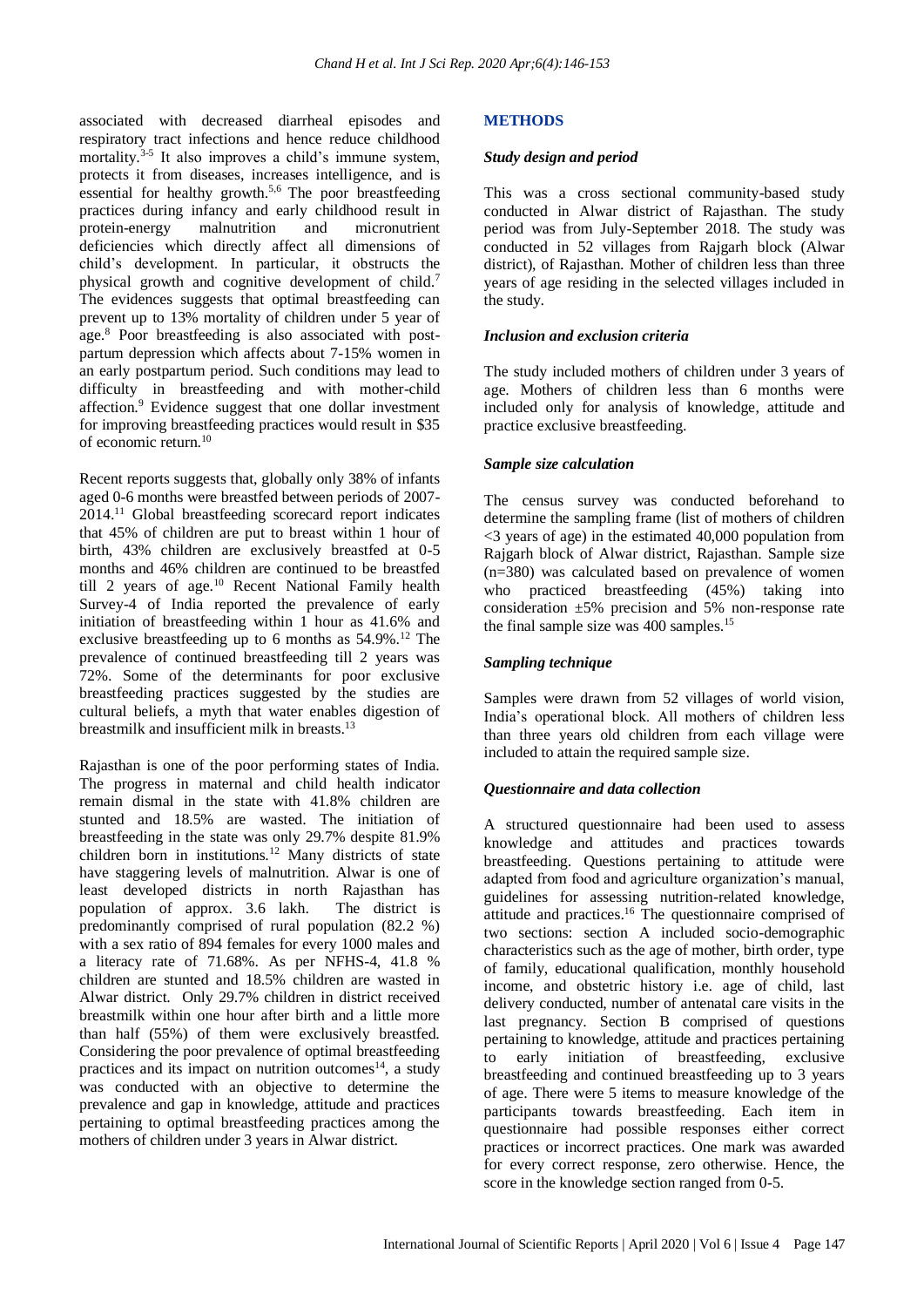The attitude scale included 10 attitude items with three points likert scale response options; one positive, a middle option that captures attitudes that are still uncertain, and one negative. The questionnaire was structured reasonably beginning with practice, knowledge and attitude to ensure knowledge questionnaire does not influence practice section.

The questionnaire was translated into the Hindi language and pre-tested before initiation of data collection. Pretesting was conducted on 10 non-sample participants from different socio-economic and education settings in Rajgarh block, and after required modifications tool was finalized. Field investigators were trained by research team members on process of data collection and ways to put up questions and probing.

#### *Data collection process*

All mothers were given an explanation of purpose of the study. Written or verbal informed consent was obtained from the mothers who were willing to participate in the study. Data were collected by the field investigators through face-to-face interview during house to house survey. It took approximately 25-30 minutes to complete the structured questionnaire.

#### *Statistical analysis and interpretation*

The survey responses were coded and entered into MS excel spreadsheets by a trained data entry operator. Correct skipping in the responses, probability distribution of the data, and range of variables in the data were checked in this process. The data were then analysed using statistical software SPSS version 23.0. Data visualisations were done using MS excel 2007. Mothers who had children under three years of age were considered for analysis of early initiation and continued breastfeeding. While mother of children up to 6 months were included in analysis of exclusive breastfeeding related knowledge, attitude and practices.

Mothers who scored 5 points for knowledge, 3 points for practice, and 9 points for attitude pertaining to early initiation of breastfeeding were considered of having a positive knowledge, practice and attitude towards early initiation of breastfeeding. Mothers who scored 4 points for knowledge, 1 point for practice and 13 points for attitude pertaining to exclusive breastfeeding were considered of having a positive knowledge, practice and attitude towards exclusive breastfeeding. Mothers who scored 5 points for knowledge, 7 for practice and 4 points for attitude pertaining to continued breastfeeding were considered of having a positive knowledge, practice and attitude towards continued breastfeeding.

All characteristics were summarized descriptively. For continuous variables, the summary statistics of mean  $\pm$ standard deviation (SD) were used. For categorical data, the number and % age was used in the data summaries

and diagrammatic presentation. Chi-square  $(\chi^2)$  test was used for association between two categorical variables.

#### *Ethical approval*

The study was approved by ethic committee of World Vision India. Informed written consent was obtained from mothers who were included in the survey.

#### **RESULTS**

Descriptive characteristics of the study population.

#### **Table 1: Socio-demographic profile of respondents (n=400).**

| <b>Variables</b>                  | N   | $(\%)$ |  |  |
|-----------------------------------|-----|--------|--|--|
| Age (in years)                    |     |        |  |  |
| <20                               | 12  | 3      |  |  |
| $20 - 30$                         | 339 | 84.8   |  |  |
| 30-40                             | 46  | 11.5   |  |  |
| >40                               | 3   | 0.8    |  |  |
| <b>Education qualification</b>    |     |        |  |  |
| Illiterate                        | 109 | 27.3   |  |  |
| Primary                           | 56  | 14     |  |  |
| Secondary                         | 81  | 20.3   |  |  |
| Higher secondary                  | 95  | 23.8   |  |  |
| Graduate                          | 53  | 13.3   |  |  |
| Post graduate                     | 6   | 1.5    |  |  |
| <b>Number of live births</b>      |     |        |  |  |
| Nil                               | 1   | 0.3    |  |  |
| $1 - 2$                           | 274 | 68.5   |  |  |
| $3 - 4$                           | 112 | 28     |  |  |
| >5                                | 13  | 3.3    |  |  |
| <b>Place of delivery</b>          |     |        |  |  |
| Home                              | 14  | 3.5    |  |  |
| Govt. hospital                    | 313 | 78.3   |  |  |
| Private hospital                  | 73  | 18.3   |  |  |
| No. of ANC done in last pregnancy |     |        |  |  |
| $\mathbf{0}$                      | 12  | 3      |  |  |
| 1                                 | 19  | 4.8    |  |  |
| $\overline{2}$                    | 96  | 24     |  |  |
| 3 and more                        | 124 | 31     |  |  |
| $\overline{4}$                    | 149 | 37.3   |  |  |
| <b>Currently pregnant</b>         |     |        |  |  |
| Yes                               | 46  | 11.5   |  |  |
| No                                | 354 | 88.5   |  |  |
| <b>Type of family</b>             |     |        |  |  |
| Nuclear                           | 146 | 36.5   |  |  |
| Joint                             | 254 | 63.5   |  |  |

The study population comprised of a total of 400 mothers of children under three years of age in the estimated population of 40,0000 Rajgarh block. Table 1, highlights the socio demographic profile of the studied mothers. Age wise classification was done, and 84.8% mothers found to be in appropriate reproductive age 20-30 years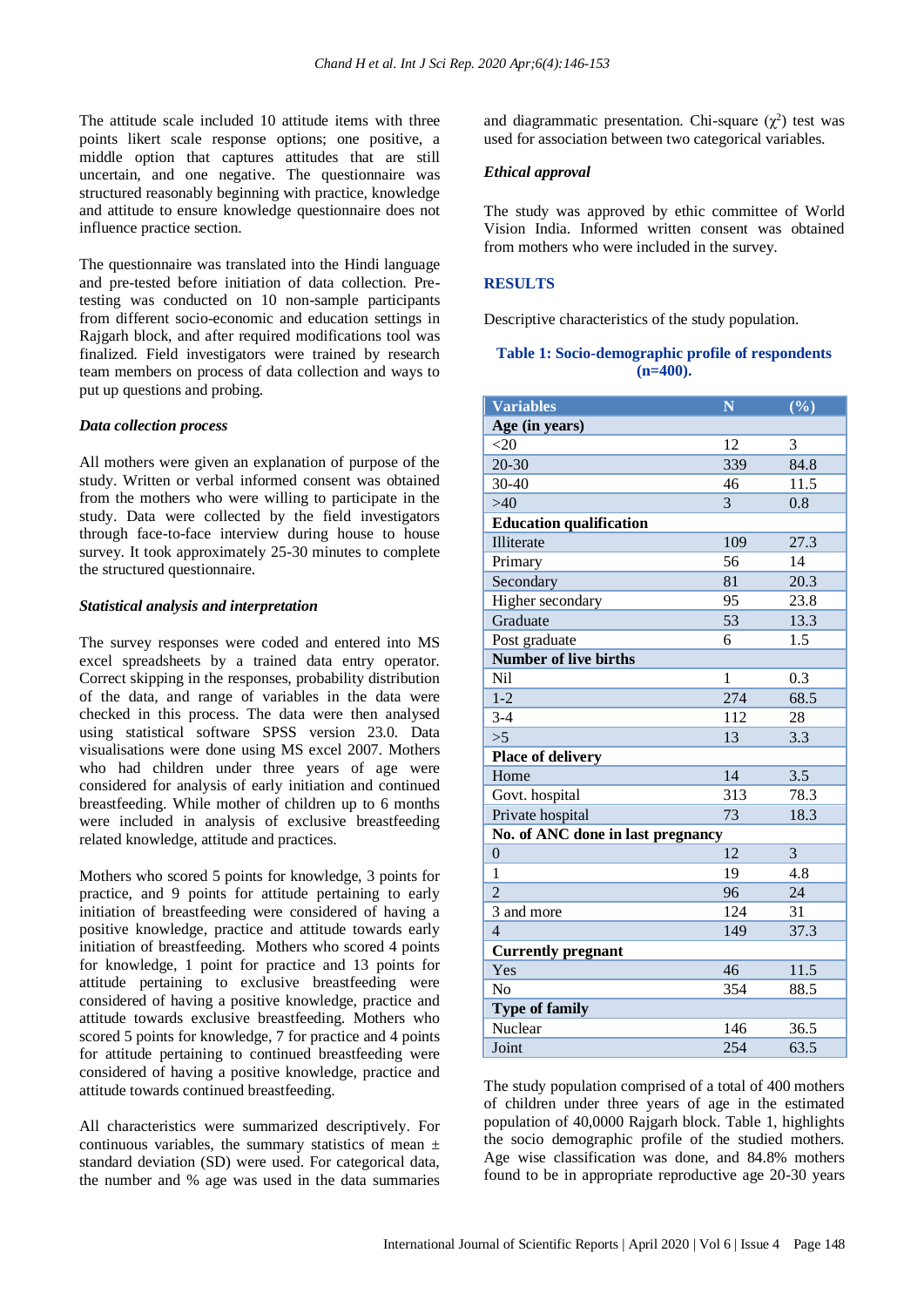of age. Majority of mothers were illiterate (27.3%), followed by those with higher secondary education (23.8%) and secondary education (20.3%). The mean age of mothers and children was 25.9 years and 14.9 months respectively. Majority (78.3%) of mothers delivered their youngest child in government health facilities, 18.3% in private hospital and 3.5% mothers delivered at home. 37.3% women had completed 4 ANC checkups and 3% women had no ANC checkup during the last pregnancy. 4.8% women had 1 ANC checkup, 24% women completed 2 and 31% women completed 3 ANC checkups.

# **Table 2: Gaps in knowledge, attitude and practices of breastfeeding (n=400).**

|                                                                                      | N <sub>0</sub> | Percentage (%) |
|--------------------------------------------------------------------------------------|----------------|----------------|
| <b>Early initiation of breastfeeding</b>                                             |                |                |
| No. of women who early initiated breastfeeding within 1 hour of the delivery         | 291            | 72.8           |
| Women who had positive attitude towards early initiation of breastfeeding            | 295            | 73.8           |
| Women who had correct knowledge on early initiation of B/F                           | 137            | 34.3           |
| <b>Exclusive Breastfeeding (n=52)</b>                                                |                |                |
| No. women did not practice EBF                                                       | 52             | $0.0^{\circ}$  |
| No. women who have positive attitude towards EBF                                     | $\overline{7}$ | 13.5           |
| No. women who have correct knowledge on EBF                                          | 18             | 34.6           |
| Continued breastfeeding (n=400)                                                      |                |                |
| Women who continued to breastfeed their children upto 2 years and beyond             | 102            | 25.5           |
| Women who had good attitude towards continued breastfeeding                          | 318            | 79.5           |
| Women who had correct knowledge breastfeeding their children upto 2 years and beyond | 262            | 65.5           |

#### **Table 3: Prevalence of knowledge, attitude and practice pertaining to optimal breastfeeding.**

|           | KAP indicators related to early initiation, exclusive and continued breastfeeding                 | N   | $\frac{0}{0}$ |
|-----------|---------------------------------------------------------------------------------------------------|-----|---------------|
| Practice  | Child breastfed in less than 1 hour after delivery                                                | 303 | 75.8          |
|           | Colostrum fed to the child                                                                        | 380 | 95            |
|           | Child fed previous day/night something besides breastmilk*                                        | 52  | 100           |
|           | Water was given to child day/night**                                                              | 52  | 100           |
|           | Child was breastfed during previous day or night                                                  | 388 | 97            |
|           | Child was breasted 4-5 times previous day/night                                                   | 161 | 40.3          |
|           | Child was breastfed 5-10 minutes one breast before switching another breast                       | 177 | 44.3          |
| Attitude  | Initiation of breastfeeding within 1 hour after the birth is good                                 | 371 | 92.8          |
|           | Child will likely to have problem in suckling breastmilk later if initiated after 1 hour of birth | 341 | 85.3          |
|           | It is good to exclusively breast-feed child for 6 months                                          | 50  | 96.15         |
|           | Child will likely to fall sick if not breastfed exclusively till 6 months                         | 44  | 84.62         |
|           | It is good to continue breastfeeding child beyond six months                                      | 374 | 93.5          |
|           | It is difficult to continue breastfeeding beyond six months                                       | 320 | 80            |
|           | Mother should begin breastfeeding within 1 hour of delivery?                                      | 310 | 77.5          |
|           | Breastfeeding within one hour after the delivery helps child to suck milk and expelling of        | 188 | 47            |
|           | placenta                                                                                          |     |               |
| Knowledge | Exclusive breastfeeding means only breastmilk and no other liquids or food                        | 35  | 67.31         |
|           | Child should receive only breastmilk from birth to 6 months                                       | 47  | 90.38         |
|           | Because breastmilk provides all the nutrients and liquids a child required in his/her first six   | 25  | 48.08         |
|           | months                                                                                            |     |               |
|           | Beyond 2 years                                                                                    | 113 | 28.3          |
|           | Breastfeeding up to 2 years and beyond helps in growth and development of child                   | 267 | 66.8          |

\*Mother of children upto 6 months were included for exclusive breastfeeding analysis/study. \*\*Mother of children upto 6 months were included for exclusive breastfeeding analysis

#### *Prevalence of knowledge, attitude and practice*

Table 2, indicates the prevalence of knowledge, attitude and practice pertaining to early initiation of breastfeeding, exclusive breastfeeding and complementary feeding. The study indicates that 72.8%

mothers had initiated early breastfeeding within 1 hour of birth, 25.5% mothers had continued to breastfeed their child up to 2 years and beyond and 0% or no mother practiced exclusively breastfeeding till 6 months.

On studying the attitude, 73.8% mothers had a positive attitude about early initiation of breastfeeding, 13.5%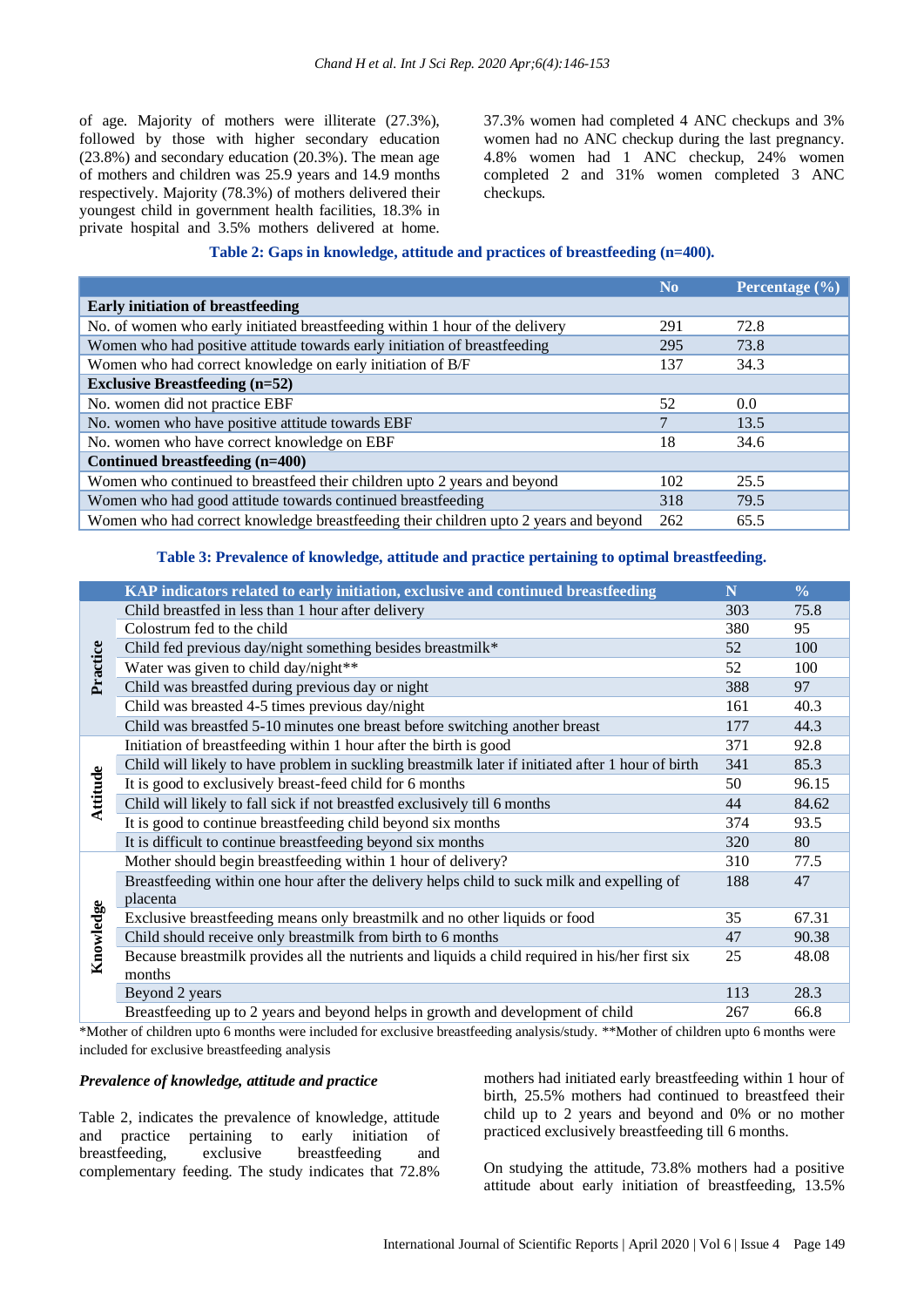mothers had positive about exclusive breastfeeding and 79.5% mothers had positive attitude towards continued breastfeeding. The study highlights that 96.5% mothers had institutional delivery but only 72.8% mothers had initiated breastfeeding within 1 hour of birth. The prevalence of knowledge of early initiation of breastfeeding was 34.3%, exclusive breastfeeding 34.6% and continued breastfeeding 65.5%.

The study reveals that 32% mothers with higher secondary education, followed by 22% mothers with graduation knew that early initiation of breastfeeding helps the child to suck milk quickly and helps in expelling of placenta. 40.4% illiterate mothers were unaware about benefits of early initiation of breastfeeding.

#### *Knowledge on early initiation of breastfeeding*

Majority (97%) of the mothers knew that only breast milk is the first food for a new-born child. 77.5% of mothers were aware of the early initiation of breastfeeding within 1 hour of birth; while only 20% mothers reported that it should begin after 1 hour of birth. Less than half the mothers (47%) reported that the early initiation of breastfeeding helps the child to suck quickly and expel placenta, while 36.5% did not know the reason behind early initiation of breastfeeding. Only about 67% of mothers knew about colostrum and 77% of mothers reported that colostrum should be fed to the baby.

#### *Attitude towards initiation of breastfeeding*

Majority of the mothers (86.5%) believed that colostrum is good for the health and development of the child. Similarly, most mothers (92.8%) believed that the early initiation of breastfeeding within one hour of birth is good and 85.3% mothers believed that the child would likely have a problem in sucking breastmilk if early initiation of breastfeeding is delayed beyond an hour.

# *Practice of initiation of breastfeeding*

76% mothers reported that they breastfed their child in less than 1 hour after the delivery. Most of the mothers (95%) reported feeding colostrum to the child, while 3.3% reported squeezing it out and rest did not know about it (1.8%).

#### *Knowledge on exclusive breastfeeding*

Majority of the mothers (85%) heard about the term exclusive breastfeeding. According to nearly 66% mothers, EBF meant feeding the infant only breast milk and no liquid or any other foods. 90% women reported that an infant should be breastfed from birth to 6 months of age. 37% mothers reported that breast milk provides all the nutrients and liquid to a child for the first 6 months, while 39% of the mothers knew that children cannot digest other food during the first 6 months. Majority of the mothers (84.8%) reported that breast milk is beneficial as it helps the child to grow healthy and 3.5% mothers knew that it protects the child from diseases. About 11% mothers responded that breastmilk can be expressed by hand, stored and another family member/person can feed the child.

# *Attitude toward exclusive breastfeeding*

Majority of mothers (95.3%) believed that EBF until 6 months is good and 89% mothers believed that feeding foods such as pre-lacteals other than breastmilk is severe for the health. About 74% mothers believed that expression of breastmilk by hand and storing it for the child would be not good, while only 19% mothers who believed it would be good. About 75% of mothers believe that exclusively breastfeeding the child for 6 months is not difficult but only 13.5% mothers have shown a positive attitude towards exclusive breastfeeding till 6 months. All mothers of irrespective of their education level have opinion that child will likely to fall sick (diarrhoea) if the child is not exclusive breastfed (illiterate-87.5%, primary-91%, secondary-88.8%, higher secondary-93.6%, graduate-92.4%).

# *Practice on exclusive breastfeeding*

The prevalence of practice of exclusive breastfeeding was assessed. 4% mothers introduced pre-lacteals (food) soon after the child's birth and 5% mothers within a month of birth. A large proportion of mothers (67%) introduced food besides breastmilk when the child was 6 months old. 100 % mothers reported giving some or other pre-lacteals besides breastmilk to the children within the first six months. 100 % mothers gave water, 23.08% gave milk, 1.9 % juice, 5.7% porridge, 42.3% mothers gave other pre-lacteals to their child within the first six months. 23.0% % mothers gave animal milk, 7.6% biscuits, 46.1 % children given water when mothers were separated from the babies beyond 2 hours.

This study reveals that 13.46% children were introduced food/ pre-lacteals in  $1<sup>st</sup>$  month, 26.92% children in  $3<sup>rd</sup>$ months,  $11.54\%$  children in  $5<sup>th</sup>$  months and 36.54% children in  $6<sup>th</sup>$  months were introduced food or prelacteals by the family mothers. The mean age at which food was introduced to the children before 6 months is 4.05 month whereas mean age for giving water is 1 month.

# *Knowledge on continued breastfeeding*

On assessing the prevalence of knowledge on continued breastfeeding, 38.2% mothers reported that breastfeeding should be continued until the child completes 2 years, while only 28.2 % mothers know that child should be continued breastfed beyond 2 years. 66.7% mothers knew that continued breastfeeding up to 2 years helps in the growth and development of the child and 13.2% of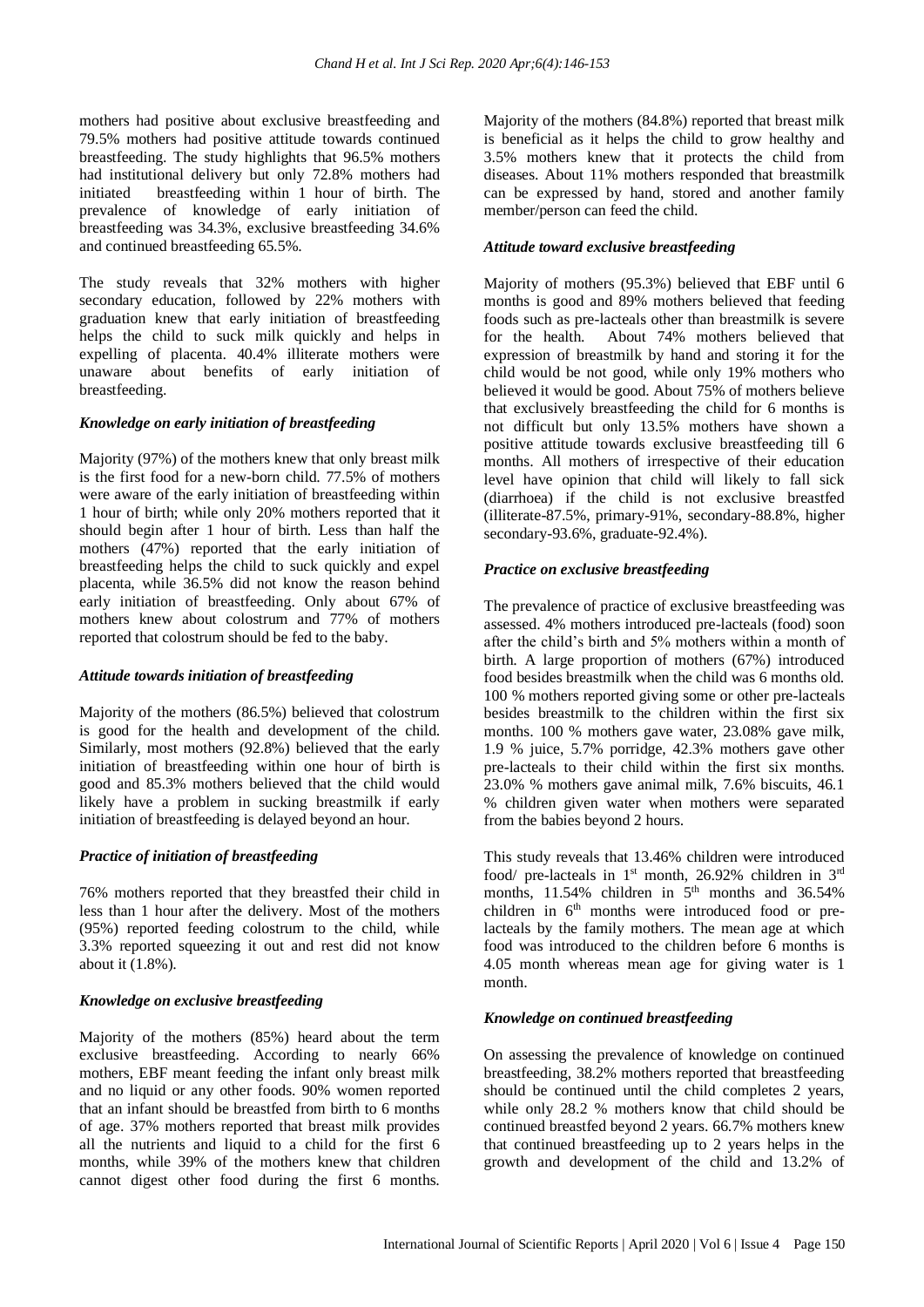mothers knew that mother's milk is the first food for the child.

#### *Attitude towards continued breastfeeding*

Approximately 93.5% mothers have opinion that breastfeeding beyond 6 months is good. 80% mothers believed that continuing breastfeeding beyond 6 months is not difficult but 16.2% mothers believed it is difficult. 79.5% mothers have a positive attitude towards continued breastfeeding up to two years and beyond. 26.8% illiterate women and 24.6% mother with higher secondary education think that is not difficult to continue to breastfeed the child.

#### *Practice on continued breastfeeding*

Majority of the mothers (97%) breastfed their child during the day and night, 41.4% mothers breastfed 4-5 times a day, 37.6% mothers breastfed more than 6 times a day, and 3 % mothers reported breastfeeding their child only once in a day. Less than half of the mothers (44.2%) breastfed their child for 5-10 minutes, while 26.2% breastfed for 0-5 mins, 24% mothers breastfed for 10-15 minutes and only 5.5% of them breastfed for 15-30 minutes. 75.5% mothers reported that their mother-in-law took care of their child in their absence.

#### **DISCUSSION**

To the best of my knowledge, this was the first study that measured the disparity between knowledge, attitude and practices pertaining to early initiation of breastfeeding, exclusive breastfeeding, and continued breastfeeding in Rajasthan, India. This study highlights prevalence of knowledge, attitude practices among mothers. A significant disparity is observed between knowledge and practices pertaining to breastfeeding behaviours, which indicate a great scope for improvement.

In the present study, 72.8% of lactating mothers initiated early breastfeeding within 1 hour of birth, 22.5% lactating mothers continued breastfeeding children up to 2 years of age, but no lactating mother practiced exclusively breastfeeding till 6 months after birth. Similar findings are observed in other studies from different countries.17,18

34.3% mothers had knowledge on early initiation breastfeeding which is substantially lower than studies conducted earlier and 34.6% mothers had knowledge about exclusive breastfeeding, which is supported by previous studies done in Cameroon and Nigeria, but it is lower than other studies conducted in Ghana, Ethiopia and India 34% mothers had appropriate knowledge on continued breastfeeding.4,19,20-22,17,4

On assessing the attitude of mothers towards breastfeeding, this study indicates that 73.7%, 13.4% and 79.5 % mothers had a positive attitude towards early initiation, exclusive and continued breastfeeding respectively. Prevalence of early initiation of breastfeeding is observed high amongst the mother who delivered their children in health facilities.

Attitude of mothers towards exclusive breastfeeding is substantially lower than previous studies conducted in Ghana and Ethiopia exclusive breastfeeding declines further as the child approaches to 6 months of age education of mothers play a vital role in the knowledge and practices of breastfeeding behaviours. <sup>20</sup> According to IYCF-2006 guidelines, the government of India recommends early initiation of breastfeeding within one hour of birth, exclusive breastfeeding up to the first six months followed by continued breastfeeding up to two years and beyond.<sup>23</sup>

This study indicates that 96.5% mothers delivered children in health facilities, but only 72.7% mothers initiated early breastfeeding within 1 hour after the birth. The finding indicates a clear gap in practice pertaining to early initiation of breastfeeding by 23.8% point even in an institutional setting.

This study indicates that 64.8 % and 95% mother-inlaw's provided support during breastfeeding and colostrum feeding respectively. 64% mothers lived in a joint family; hence the mother-in-law was instrumental in providing knowledge and care towards breastfeeding behaviour. The influence of the mother-in-law is significant over mother and child. Mother-in-laws support system can be optimized to improve practices related to IYCF practices.

The current study suggests that mothers have a very positive attitude (79.5%) and substantial knowledge (34%), but a very low practice (24.7%) pertaining to continued breastfeeding. The gap between attitude and practice is observed 55 percentage point. Eventually, the gap between knowledge and practice is found 9% age point in relation to continued breastfeeding. The gap between positive attitude and knowledge is found to be 43% age point.

There is less knowledge (34.2%), good attitude (73.7%) and good practice (72.7%) pertaining to early initiation of breastfeeding within 1 hour of birth. 1 percentage point gap was observed between attitude and practice of mothers pertaining to breastfeeding. 38.5 percentage point positive increase in practice (72.7%), when compared to knowledge (34.2%) with regard to early initiation of breastfeeding. The NFHS-4 indicates that 41.6% mothers had initiated early breastfeeding. It is because the maximum number of deliveries that were reported were conducted in the health facilities. The gap between positive attitude and knowledge is found to be 39.5% age point, which is a significant gap.

With regard to exclusive breastfeeding, there was less knowledge (34.6%), poor attitude (13.4%) but no practice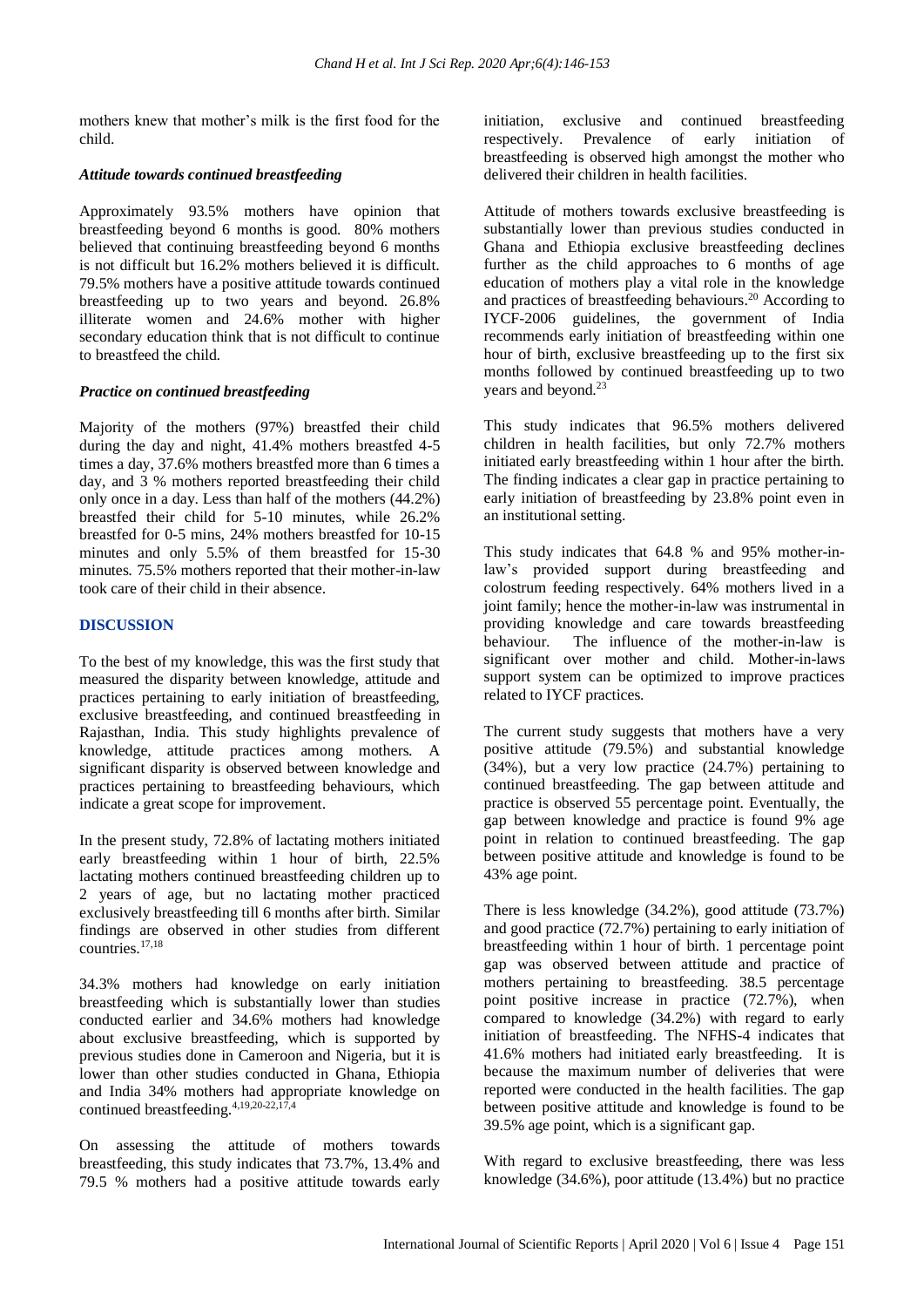of EBF. The gap between knowledge and practice was found to be 34.6 percentage point. The gap between attitude and practice was found to be 13.4 percentage point. The practice of exclusive breastfeeding is computed as 0% (zero) in this study. The gap between attitude (13.4%) and knowledge (34.6%) was found to be 21.2% age point. Though mothers had good knowledge, but they had a poor attitude towards exclusive breastfeeding.

Previous studies have indicated the prevalence of EBF practice ranging from 8.3% to 32.8%. Only 10.8% mothers knew that the child should be fed expressed breastmilk when a mother is separated from the child.<sup>1,19,24,25</sup> A similar scenario was studied in southwestern Ethiopia, where prevalence declined from attitude (89.5%) to knowledge (34.7%) to and practice (26.4%) related to EBF. The current study suggests that attitude of mothers changed in different phases of lactation right from initiation of breastfeeding (73.8%) to exclusive breastfeeding (13.5%) and to continued breastfeeding (79.5%). Breastfeeding has been associated with lower rates of gastrointestinal and respiratory diseases, otitis media and allergies, better visual acuity, and speech and cognitive development.

Mother-in-laws play a vital role in influencing breastfeeding behaviours. Though knowledge is poor yet there is a positive attitude towards early initiation of breastfeeding and continued breastfeeding amongst mothers. Mothers perceived a benefit of these behaviours which contributed to positive attitude. Mothers have shown poor attitude (13.5%) towards exclusive breastfeeding which is built on community's belief. A higher proportion of the mothers (93.5%) believed that breastfeeding beyond 6 months is good for the child.

A statistically significant association was observed between educational qualifications and knowledge regarding the breastfeeding, indicating that an educated mother was more aware about breastfeeding. However, a higher proportion of illiterate mothers breastfed their children within 1 to 2 hours of delivery.

# **CONCLUSION**

In general, the level of knowledge on breastfeeding was good with majority of the caregivers having information about early initiation, exclusive as well as continued breastfeeding. However, just knowledge is not sufficient since the data indicates that about 100 % mothers reported feeding animal milk, biscuits, water, food and others pre-lacteals besides breastmilk to the child before the child had completed 6 months of age. These findings indicate that despite of having knowledge and right attitude towards breastfeeding, there were certain barriers while practising breastfeeding behaviours. Such barriers will have to be identified at the time of counselling to the mothers and address them through behaviour change strategies which will lead to good practice of breastfeeding behaviours.

#### **ACKNOWLEDGEMENTS**

I highly acknowledge the support from Alwar ADP team (Amlan Pani, Koshy John, Stainly and all community development facilitators) who supported the data collection process. I also acknowledge the dedication and skills of data collectors (community health workers) who have been instrumental in this process. Support from the strategy and research management team has been of great help for review of the research proposal and concurrence.

#### *Funding: No funding sources*

*Conflict of interest: Mr. Harish Chand works with World Vision India*

*Ethical approval: The study was approved by the World Vision India, Institutional Ethics Committee*

#### **REFERENCES**

- 1. Pal AC, Mukhopadhyay DK. Knowledge, attitude and practice of breastfeeding in a rural community of Bankura District, West Bengal, India. Age (Year). 2014;30(232):66.3.
- 2. Black RE, Allen LH, Bhutta ZA, Caulfield LE, Onis M, Ezzati M, et al. Maternal and child undernutrition: global and regional exposures and health consequences. The Lancet. 2008;371(9608):243-60.
- 3. Dasgupta R, Sinha D, Yumnam V. Rapid Survey of Wasting and Stunting in Children: Whats New, Whats Old and Whats the Buzz. Indian Pediatr. 2016;53(1):47-9.
- 4. Vijayalakshmi P, Susheela T, Mythili D. Knowledge, attitudes, and breast-feeding practices of postnatal mothers: A cross sectional survey. Int J Health Sci (Qassim). 2015;9(4):364-74.
- 5. Lumbiganon P, Martis R, Laopaiboon M, Festin MR, Ho JJ, Hakimi M. Antenatal breastfeeding education for increasing breastfeeding duration. Cochrane Database of Systematic Reviews. 2011;11.
- 6. Ogbo FA, Agho KE, Page A. Determinants of suboptimal breastfeeding practices in Nigeria: evidence from the 2008 demographic and health survey. BMC Public Health. 2015;15(1):259.
- 7. Smith MJ, Ambrose NG. Breastfeeding may protect against persistent stuttering. J Commun Disord. 2013;46(4):351-60.
- 8. Sankar MJ, Sinha B, Chowdhury R, Bhandari N, Taneja S, Martines J, et al. Optimal breastfeeding practices and infant and child mortality: a systematic review and meta-analysis. Acta Paediatrica. 2015;104(S467):3-13.
- 9. Watkins S, Brody MS, Zolnoun D, Stuebe A. Early breastfeeding experiences and postpartum depression. Obstet Gynecol. 2011;118(2):214-21.